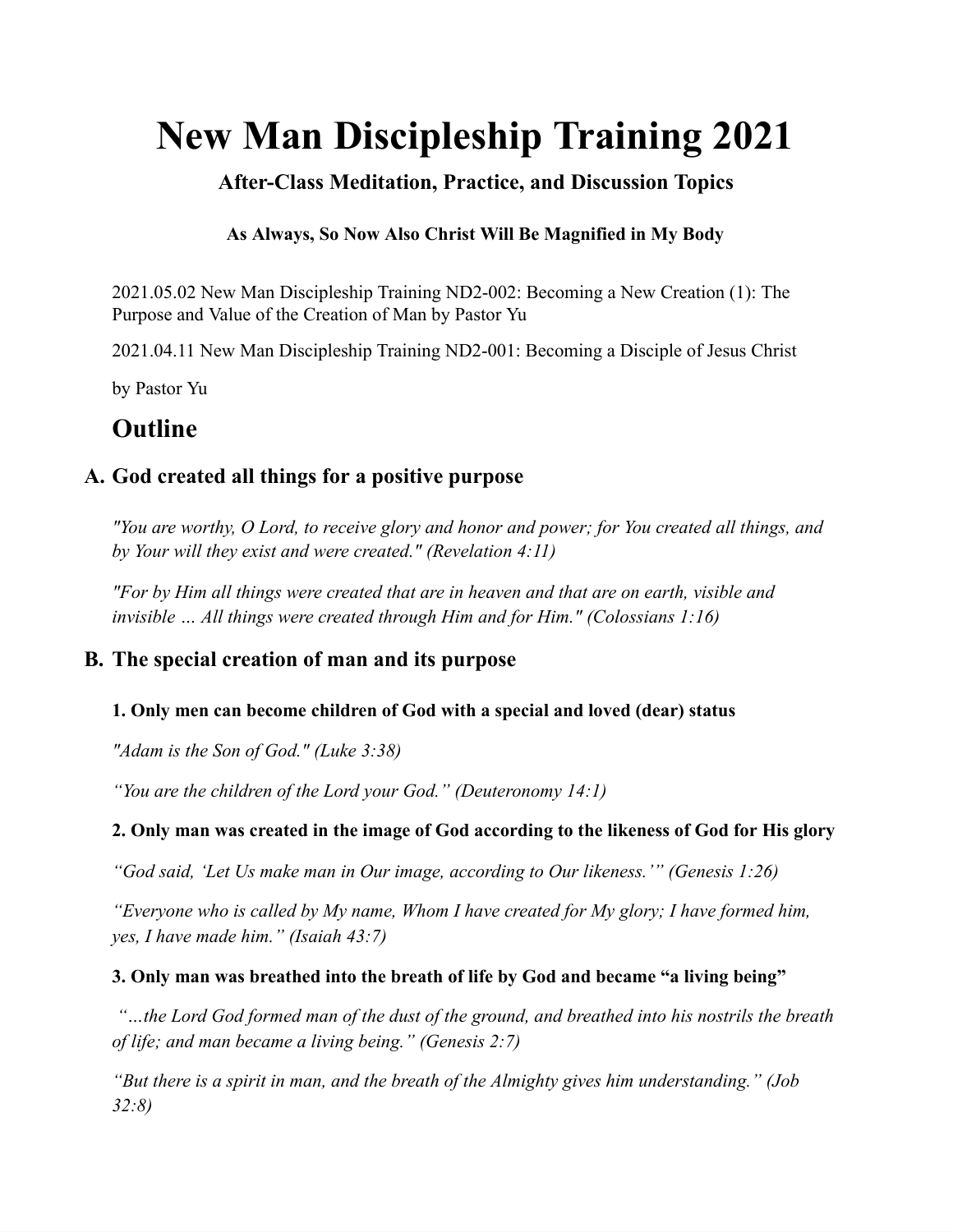#### **4. Only man has been entrusted by God with the important responsibility of managing (having dominion over) all the earth**

"... let them have dominion over the fish of the sea, over the birds of the air, and over the cattle, *over all the earth and over every creeping thing that creeps on the earth." (Genesis 1:26)*

"...the Lord God took the man and put him in the garden of Eden to tend and keep it." (Genesis *2:15)*

#### **5. Only the relationship of husbands and wives foreshadows the mysteries of Christ and the Church**

"'For this reason a man shall leave his father and mother and be joined to his wife, and the two *shall become one flesh.' This is a great mystery, but I speak concerning Christ and the church." (Ephesians 5:31-32; Genesis 2:24)*

# **C. The Fall of Man and God's Restoration**

#### **1. The Fall of Man**

*"…for all have sinned and fall short of the glory of God…" (Romans 3:23a)*

*"… just as through one man sin entered the world, and death through sin, and thus death spread to all men, because all sinned…" (Romans 5:12)*

*"…you … who were dead in trespasses and sins, … walked according to the course of this world, according to the prince of the power of the air, the spirit who now works in the sons of disobedience, … conducted ourselves in the lusts of our flesh, fulfilling the desires of the flesh and of the mind, and were by nature children of wrath, just as the others." (Ephesians 2:1-3)*

*"…although they knew God, they did not glorify Him as God…" (Romans 1:21)*

*"…you, who once were alienated and enemies in your mind by wicked works…" (Colossians 1:21)*

#### **2. The Restoration in Christ**

*"…if anyone is in Christ, he is a new creation; old things have passed away; behold, all things have become new." (2 Corinthians 5:17)*

Regarding the above five aspects of the special creation of man, we list a few verses from the New Testament to look at the viewpoint – "what God has restored in Christ far exceeds what men had lost after the fall of men."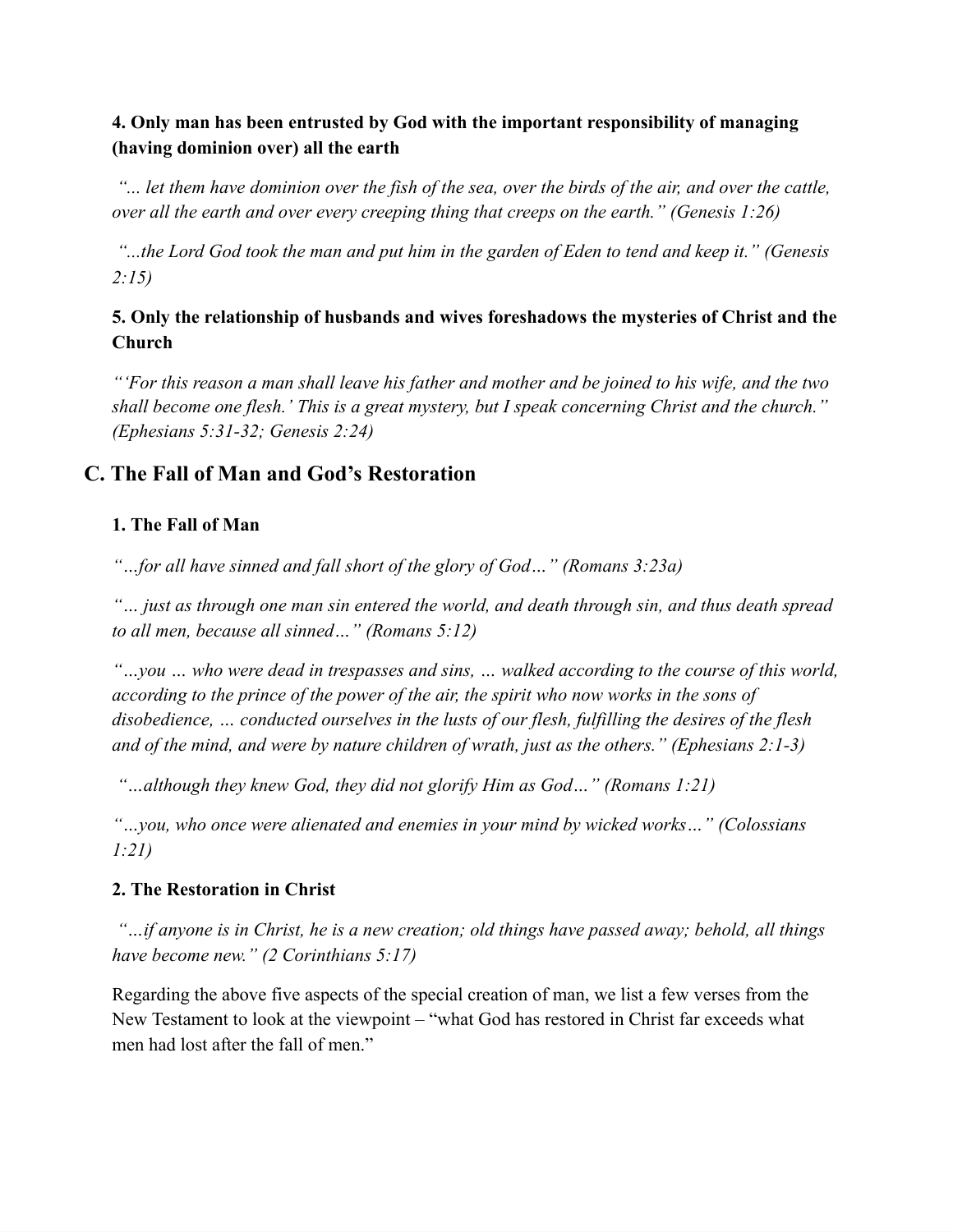*1) "Behold what manner of love the Father has bestowed on us, that we should be called children of God!" (1 John 3:1)*

*"… having been justified by faith, we have peace with God… we have access by faith into this grace … and rejoice in … God." (Romans 5:1-5, 10-11)*

*"Blessed be the God and Father of our Lord Jesus Christ, who has blessed us with every spiritual blessing in the heavenly places in Christ…" (Ephesians 1:3-14)*

- 2) "28 And we know that all things work together for good to those who love God, to those who *are the called according to His purpose. 29 For whom He foreknew, He also predestined to be conformed to the image of His Son…30 Moreover whom He predestined, these He also called; whom He called, these He also justified; and whom He justified, these He also glorified." (Romans 8:28-30)*
- *3) "…Christ who is our life…" (Colossians 3:4)*

*"I have been crucified with Christ; it is no longer I who live, but Christ lives in me." (Galatians 2:20)*

*"…to me, to live is Christ…" (Philippians 1:21)*

*4) "…put all things under His feet, and gave Him to be head over all things to the church." (Ephesians 1:22)*

*"Assuredly, I say to you, whatever you bind on earth will be bound in heaven, and whatever you loose on earth will be loosed in heaven." (Matthew 18:18)*

*5) "23 …the husband is head of the wife, as also Christ is head of the church…25 Husbands, love your wives, just as Christ also loved the church and gave Himself for her…" (Ephesians 5:23-25)*

*"…the marriage of the Lamb has come, and His wife has made herself ready." (Revelation 19:7)*

*"…which is His body, the fullness of Him who fills all in all." (Ephesians 1:23)*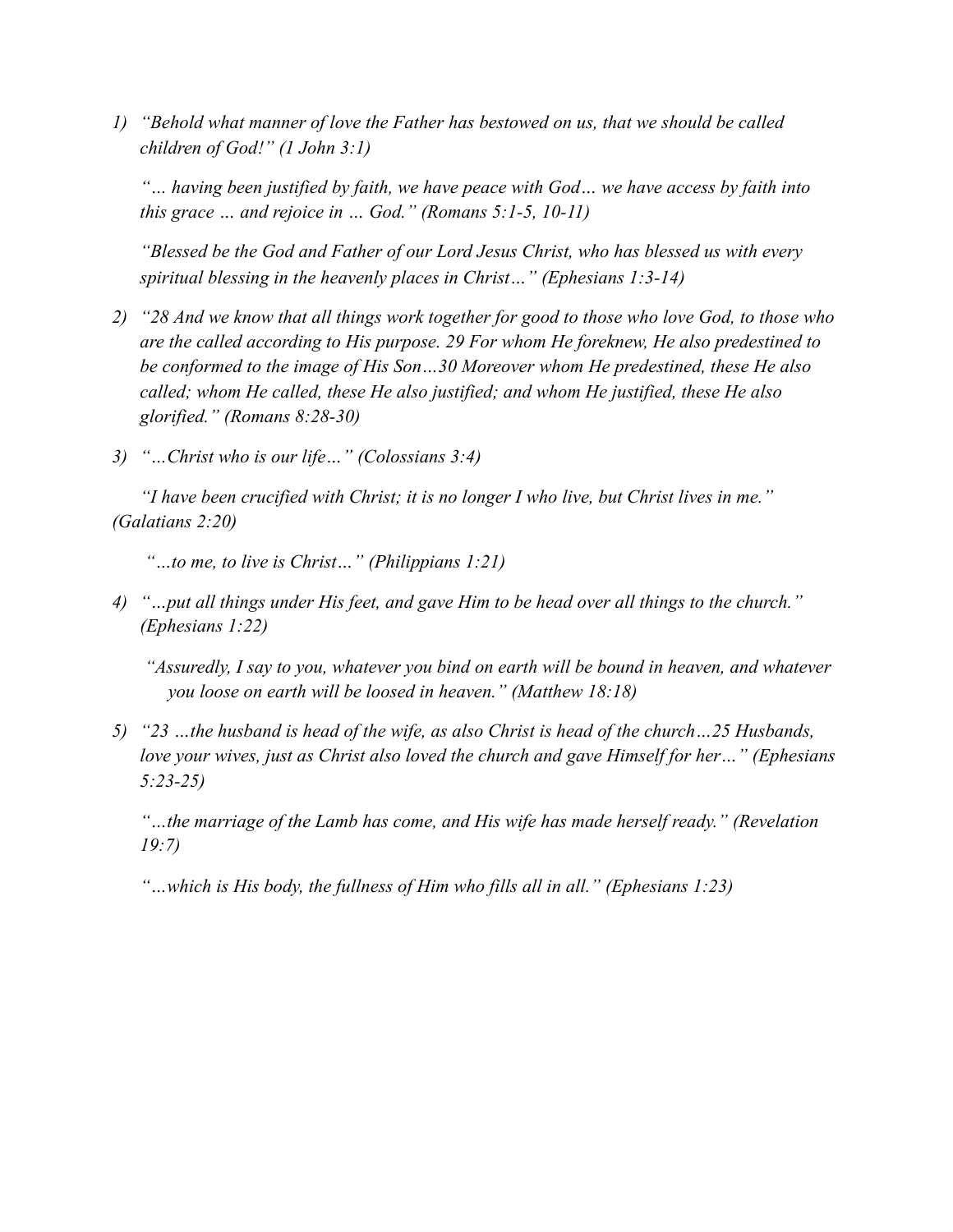# **Meditation, Practice, Discussion**

- ❏ **Content Review: Based on the theme verse and content of this lesson, what are some questions you may have?**
- 1. Fill-in-the-blank questions: Based on this message, we should correctly understand the purpose of all God's creation in three aspects:

God anything wrong.

God anything  $\qquad \qquad$  .

Everything God does has a \_\_\_\_\_\_\_\_\_ purpose.

2. What is the purpose of the special creation of man? Please list the five aspects from the message. How was the purpose changed after the fall of man? How did God specifically restore men in Christ in these five aspects?

3. *"Therefore, if anyone is in Christ, he is a new creation; old things have passed away; behold, all things have become new" (2 Corinthians 5:17).* According to the message in this lesson, explain what is "a new creation?" What do "old things" refer to?

#### ❏ **Further Reflection: The impact of this lesson on me, the revelation (illumination) of the Holy Spirit, and additional thoughts**

Week 1: This lesson emphasized "what God has restored in Christ far exceeds what men had lost after the fall of men." From the five aspects of the purpose of man God has restored, list at least three things that you are especially thankful for under the new covenant (This is not to emphasize theoretical concepts but your true feelings of gratitude and the impact they have on you).